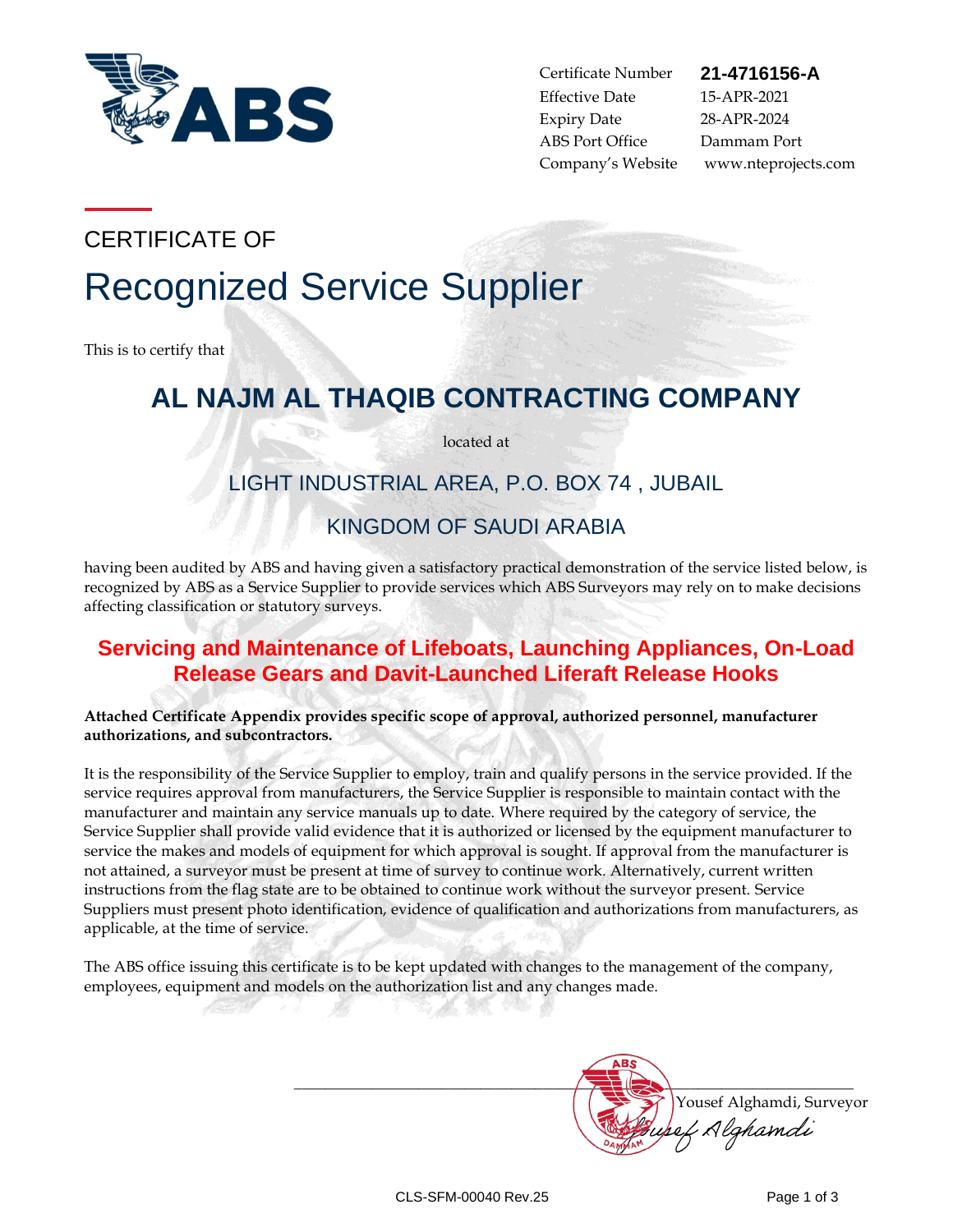

The issuance and interpretation of this Certificate of Service Recognition (hereinafter referred to as "certificate") is subject to the following terms and conditions.

#### **1. REPRESENTATIONS AS TO SERVICE RECOGNITION**

The Certificate is a representation only that the specified Company has been audited by ABS and has given a satisfactory practical demonstration of the listed services which ABS Surveyors may rely on to make decisions affecting classification or statutory surveys and is issued solely for the use of ABS and its committees. The validity, applicability and interpretation of this certificate are governed by the Rules, Guides, or standards of ABS who shall remain the sole judge thereof.

#### **2. RESPONSIBILITY AND LIABILITY**

The Company is not a subcontractor of ABS and is not an agent of ABS for any purpose. The Company remains solely responsible for its equipment, the qualifications and competency of its personnel, the supervision of its personnel, and the safety of its personnel while performing its services. Nothing contained in this certificate or any letter or report issued in contemplation of this certificate shall be deemed to relieve Company or any designer, builder, owner, manufacturer, seller, supplier, repairer, operator or other entity of any warranty express or implied nor to create any interest, right, claim or benefit in any third party. It is understood and agreed that nothing expressed herein is intended or shall be construed to give any person, firm or corporation, other than the parties hereto, any right, remedy or claim hereunder; all provisions hereof are for the sole and exclusive benefit of the parties hereto.

#### **3. LIMITATION**

ABS makes no representations beyond those contained herein regarding its reports, letters, audits, certificates or other services.

#### **4. HOLD HARMLESS**

The party to whom this certificate is issued, and his assignee and successor in interest, agree to indemnify and hold harmless ABS from and against any and all claims, demands, lawsuits, or actions for damages, including legal fees, to persons and property, tangible, intangible, or otherwise which may be brought against ABS incidental to, arising out of or in connection with the work done, services performed or material to be furnished under this certificate, except for those claims caused solely and completely by the negligence of ABS, its agents, employees, officers, directors or subcontractors.

Company shall defend, indemnify, and hold harmless ABS and its affiliates from and against any and all third party claims and

liabilities (including, without limitation, reasonable attorneys' fees and costs), regardless of the form of action, arising out of or in connection with a claim that the service(s) offered by Company for which Company has sought recognition from ABS, infringes, violates, or misappropriates a valid third party patent, copyright, or other proprietary right, provided that Company is promptly notified in writing of such claim, and ABS has not reached any compromise or settlement in such action or made any admissions in respect of the same.

#### **5. ARBITRATION**

Any and all differences and disputes of whatsoever nature arising out of or relating to this certificate shall be put to arbitration in the City of New York pursuant to the laws relating to arbitration there in force, before a board of three persons, consisting of one arbitrator to be appointed by ABS, one by Company, and one by the two so chosen. The decision of any two of the three on any point or points shall be final. Until such time as the arbitrators finally close the hearings either party shall have the right by written notice served on the arbitrators and on an officer of the other party to specify further disputes or difference under this Agreement for hearing and determination. The arbitration is to be conducted in accordance with the rules of the Society of Maritime Arbitrators, Inc. The arbitrators may grant any relief, other than punitive damages which they, or a majority of them, deem just and equitable and within the scope of the agreement of the parties, including, but not limited to, specific performance. Awards made in pursuance to this clause may include costs including a reasonable allowance for attorney's fees and judgment may be entered upon any award made hereunder in any court having jurisdiction. ABS and Company hereby mutually waive any and all claims to punitive damages in any forum. Company shall be required to notify ABS within thirty (30) days of the commencement of any arbitration between it and third parties which may concern ABS' work in connection with this certificate and shall afford ABS an opportunity, at ABS' sole option, to participate in the arbitration.

#### **6. TIME BAR TO LEGAL ACTION**

Any statutes of limitation notwithstanding, Company expressly agrees for itself and its affiliated companies that its right to bring or to assert against ABS any and all claims, demands or proceedings whether in arbitration or otherwise shall be waived unless (a) notice is received by ABS within thirty (30) days after Company or its affiliates had notice of or should reasonably have been expected to have had notice of the basis for such claims; and (b) arbitration or legal proceedings, if any, based on such claims or

demands of whatever nature are commenced within one year of the date of such notice to ABS.

#### **7. LIMITATION OF LIABILITY**

The combined liability of American Bureau of Shipping, its officers, employees, agents or subcontractors for any loss, claim, or damage arising from negligent performance or nonperformance of any services under this Agreement, or from breach of any implied or express warranty of workmanlike performance in connection with the services, or from any other reason, to any person, corporation, partnership, business entity, sovereign, country or nation, shall be limited to the greater of a) \$100,000 or b) an amount equal to ten times the sum actually paid for the services alleged to be deficient. The limitation of liability may be increased up to an amount twenty- five times that sum paid for services upon receipt of Company's written request at or before the time of performance of service and upon payment by Company of an additional fee of \$10 for every \$1,000.00 increase in the limitation.

#### **8. ETHICS AND COMPLIANCE**

Falsification of this certificate, including any alterations by an entity other than ABS, may result in actions against the culpable entity up to and including legal proceedings for the misrepresentation of this document. Measures may include but are not limited to the immediate and indefinite suspension of the certificate in question, delisting of the entity from ABS online certification database, and immediate restriction of use of the authorized ABS service logos. Upon investigation by ABS, ABS reserves the right to permanently disqualify the implicated entity or its Principals from holding any service certifications from ABS.

This certificate is intended only for the use of the individual or entity to which it is addressed, and may contain information that is privileged, confidential and exempt from disclosure under applicable law. If the reader is not the intended recipient, you are hereby notified that any dissemination, distribution or copying of this communication is strictly prohibited.